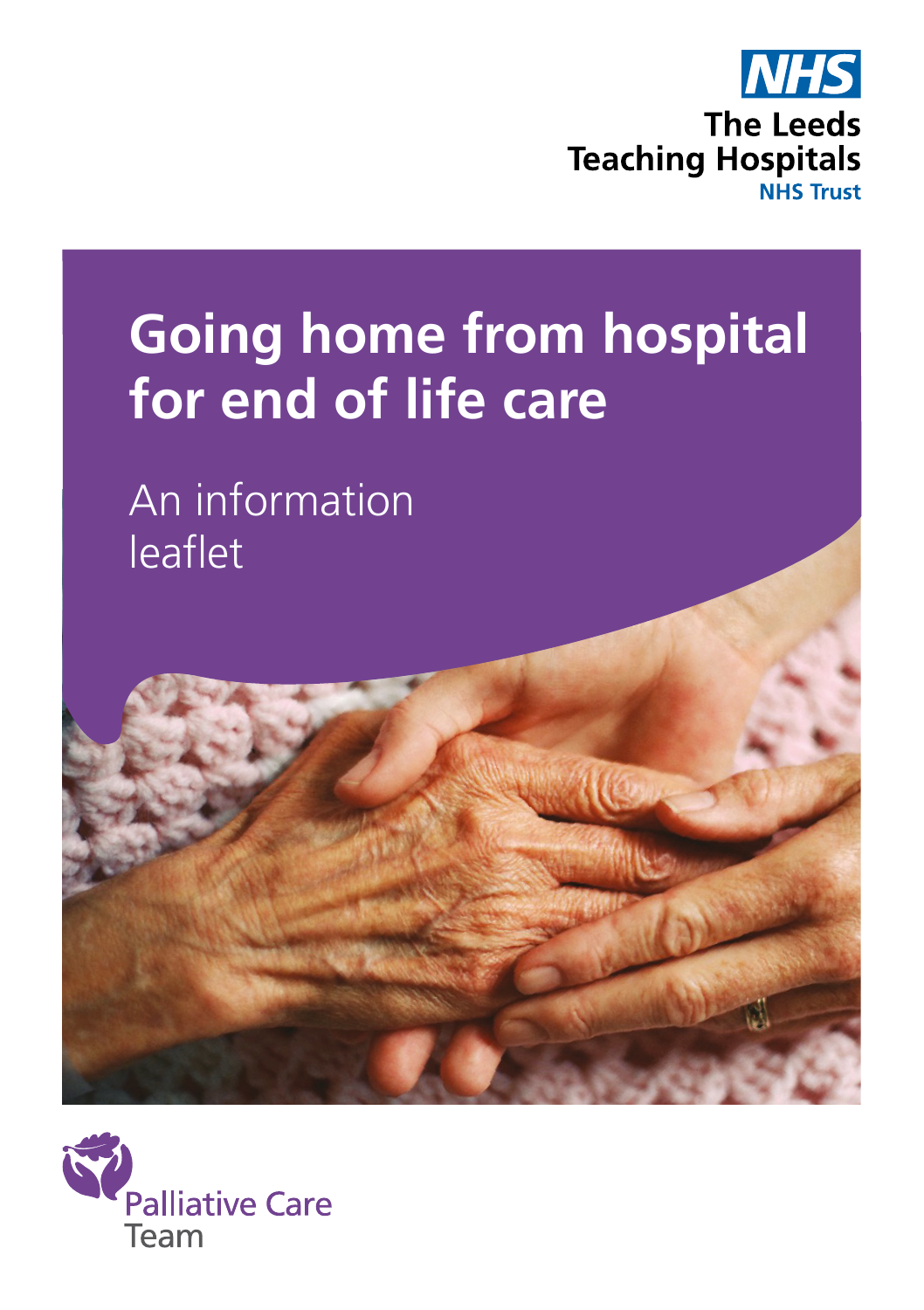You and your family / carer have expressed a wish to go home for end of life care. We will do our very best to achieve this.

We need to act quickly to organise this discharge and will make sure you and your family / carer are included in all discussions and plans.

This may be a worrying time for all of you. It is important for us to make sure you fully understand what is involved in the transfer home.

The hospital and community team will work together to organise your discharge.

**Things that we will discuss with you are:**

- Your plans and wishes
- Who will support you at home
- Care available in the community on discharge
- Equipment that might be needed
- Medicines that might be prescribed
- What may happen if your condition changes suddenly

Please speak to the team on the ward looking after you if you or your family / carers have any questions, they are here to support you at this time.

#### **ReSPECT**

As we plan your discharge together, we may discuss whether or not readmission to hospital for treatment would help you and if you would want to be readmitted. Recommendations about care and treatment, including hospital readmission, will be recorded on a form called ReSPECT. This form is given to you to keep in your house and the information is recorded on the computer system for community professionals to be able to read (such as Neighbourhood Team, GP and the hospital team involved in your care).

These recommendations can help the people looking after you make treatment decisions if you are too unwell to say what your wishes are.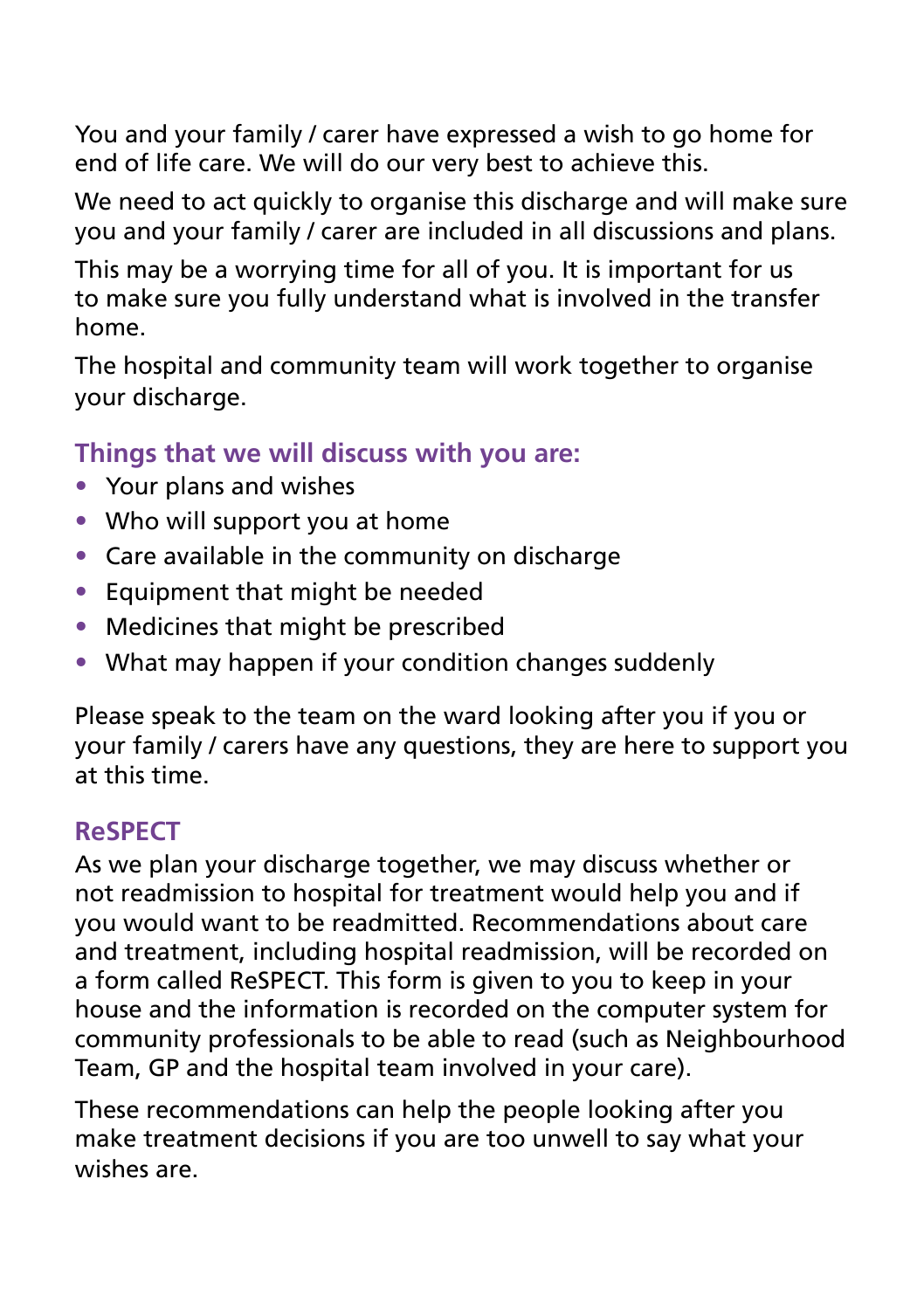## **Equipment**

Equipment might be needed at home, e.g. hospital bed, pressure relieving mattress, prescription items and oxygen. If needed, staff will discuss this with you and your family / carer. Space may be needed for essential equipment / oxygen, this may involve moving / storing furniture. The equipment will have to be delivered and someone will need to be there to accept the delivery.

#### **Medications**

Medicine that is not helpful at this time may be stopped and new medicines prescribed. If needed, the hospital team will prescribe these medicines to go home with for symptoms such as pain, agitation or sickness. Injectable medicines will be given by a registered nurse in the community when needed, at the right time and just enough for comfort.

## **Transport**

A dedicated Palliative Care Ambulance Service may be able to respond at short notice to transfer you to your preferred place of care. If the Palliative Care Ambulance Service is unavailable, other patient transport will be used as an alternative. Your family / carer will be able to go in the Palliative Care Ambulance with you during the journey home if they wish to do so.

Once home, if you do not understand anything, please talk to your GP or Community Neighbourhood Team.

## **Useful contact details**

(to be completed on discharge by ward nurse)

**Patient's GP:** ............................................................................................

**Community Neighbourhood Team:** 

..................................................................................................................

**Community Neighbourhood Team out of hours (Leeds only) Tel. 0300 003 0045**